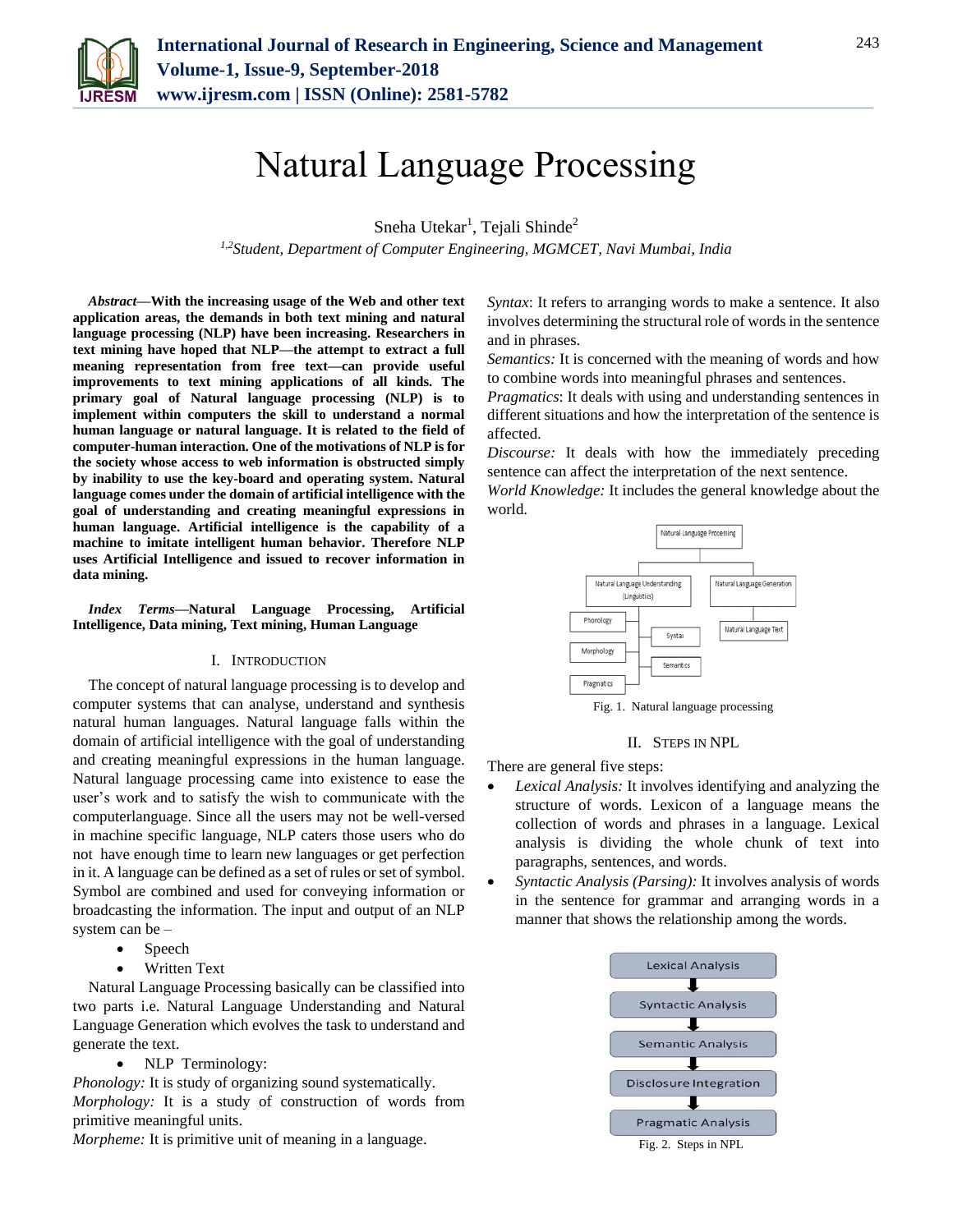

- *Semantic Analysis:* It draws the exact meaning or the dictionary meaning from the text. The text is checked for meaningfulness. It is done by mapping syntactic structures and objects in the task domain. The semantic analyzer disregards sentence such as "hot ice-cream".
- *Discourse Integration:* The meaning of any sentence depends upon the meaning of the sentence just before it. In addition, it also brings about the meaning of immediately succeeding sentence.
- *Pragmatic Analysis:* During this, what was said is reinterpreted on what it actually meant. It involves deriving those aspects of language which require real world knowledge.

# III. PROCEDURE

A typical human-computer interaction based on NLP might go as follows:

- 1. The human says something to the computer
- 2. The computer captures the audio
- 3. The captured audio is converted to text
- 4. The text's data is processed
- 5. The processed data is converted to audio
- 6. The computer plays an audio file in response to the human.



Fig. 3. Natural language understanding

#### IV. APPROACHES USED IN NLP

Four categories of approaches to semantic analysis in NLP:

## *A. Distribution*

It employs large-scale statistical tactics of Machine Learning and Deep Learning. Distributional approaches include the large-scale statistical tactics of machine learning and deep learning. These methods typically turn content into word vectors for mathematical analysis and perform quite well attacks such as part-of-speech tagging (is this a noun or a verb?), dependency parsing (does this part of a sentence modify another part?), and semantic relatedness (are these different words used in similar ways?). These NLP tasks don't rely on understanding the meaning of words, but rather on the relationship between words themselves such systems are broad, flexible, and scalable .They can be applied widely to different types of text without the need for hand-engineered

Features or expert-encoded domain knowledge. The

downside is that they lack a true understanding of real-world semantics and pragmatics. Comparing words to other words or words to sentences, or sentences to sentences can all result in different outcomes.

# *B. Frame Based*

"Aframeisa data-structure for representing a stereotyped situation," explains Marvin Minskyin hi[sseminal1974paper](http://web.media.mit.edu/~minsky/papers/Frames/frames.html)  [ca](http://web.media.mit.edu/~minsky/papers/Frames/frames.html)lled "A Framework for Representing Knowledge." Think off ramesasa canonical representation for which specific scan be interchanged. Liang provides the example of commercial transaction as a frame. In such situations, you typically have a seller, a buyers, goods being exchanged, and an exchange price. Sentences that are syntactically different but semantically identical–such as "Cynthia sold Bob the bike for \$200" and "Bob bought the bike for \$200 from Cynthia" –can be fit into the same frame. Parsing then entails first identifying the frame being used, then populating the specific frame pa rameters–i.e. Cynthia, \$200.The obvious down side of frames is that they requires upper vision. In some domains, an expert must create them, which limits the scope of frame-based approaches. Frames are also necessarily incomplete. Sentences such as "Cynthia visited the bike shop yesterday" and "Cynthia bought the cheapest bike" cannot be adequately analysed with the frame we defined above.

#### *C. Model Theoretical Approach*

The third category of semantic analysis falls under the model-theoretical approach. To understand this approach, we'll introduce two important linguistic concepts: "model theory" and "compositionality". Model theory refers to the idea that sentences refer to the world, as in the case with grounded language (i.e. the block is blue). In compositionality, meanings of the parts of a sentence can be combined to deduce the whole meaning. Liang compares this approach to turning a guage into computer programs. To determine the answer to the query "what is the largest city in Europe by population", you first have to identify the concepts of "city" and "Europe" and funnel down your search space to cities contained in Europe. Then you would need to sort the population numbers for each city you've shortlisted so far and return the maximum of this value.

#### *D. Interactive Learning*

Paul Grice, a British philosopher of language, described language as a cooperative gamebet we enspeaker and listener. Liang is inclined to agree. He believes that a viable approach to tackling both breadth and depth in language learning is to employ interactive, interactive environments where humans teach computer gradually .In such approaches, the pragmatic needs of language inform the development.

#### V. APPLICATION

 *Communication:* Many communication applications such Facebook Messenger are already using artificial intelligence. On the whole, Facebook looks very interested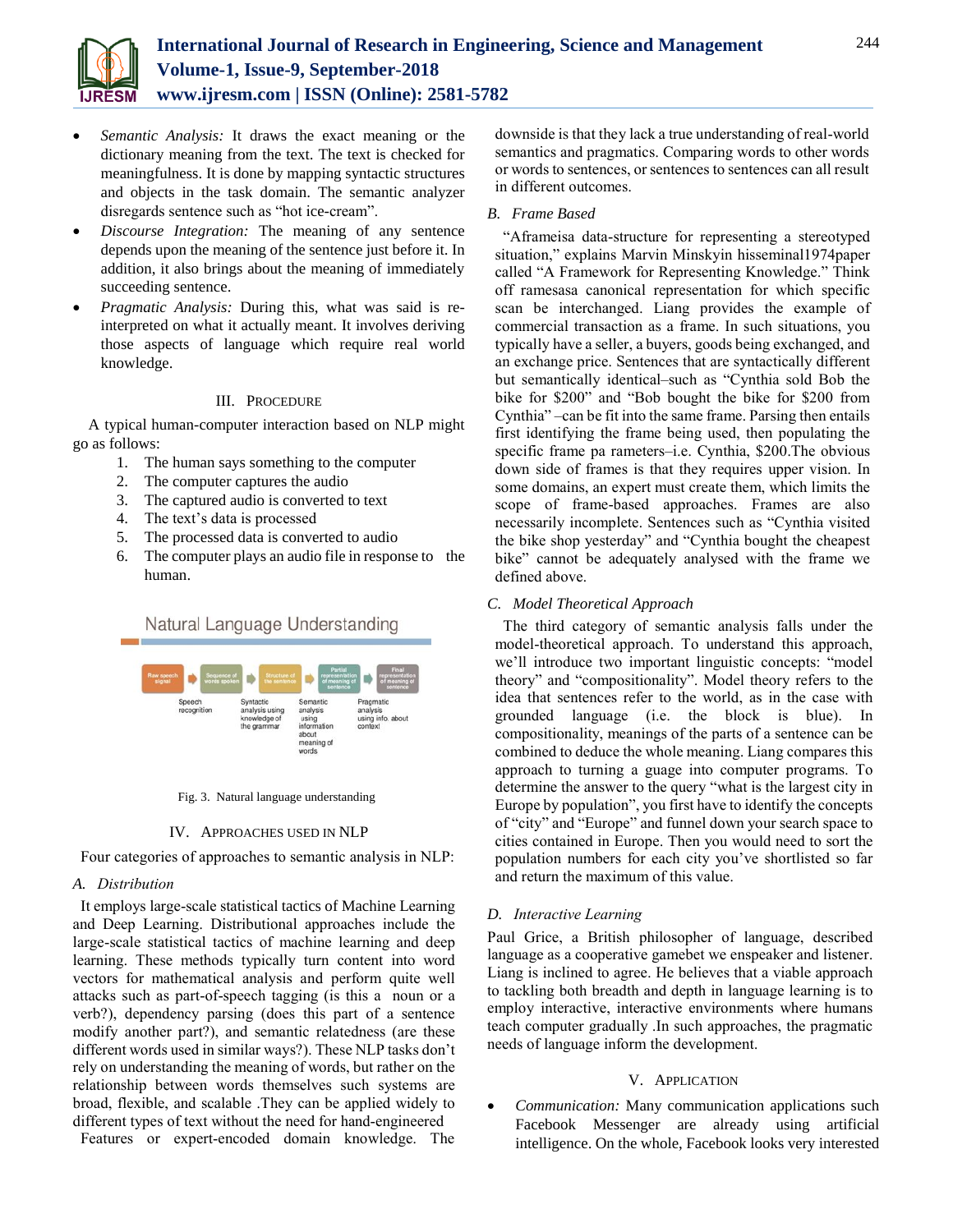

in AI. Some months ago, Facebook announced its M service that promises to become your personal assistant "M can do anything a human can." When you request something that M can't do on its own, it sends a message to a Facebook worker and, as they work with the software, the AI begins to learn. Another interesting application of natural language processing is Skype Translator, which offers on-the-fly translation to interpret live speech in real time across a number of languages. Skype Translator uses AI to help facilitate conversation among people who speak different languages. This is great news! Without language barriers, people can communicate using the language they are comfortable with, which will in turn speed up a range of businesses processes.

- *Faster diagnosis:* Examples of natural language processing systems in artificial intelligence are also in hospitals that use natural language processing to indicate a specific diagnosis from a physician's unstructured notes. For example, NLP software for mammographic imaging and mammogram reports support the extraction and analysis of data for clinical decisions, as a study published in Cancer affirms. The software is able to determine breast cancer risk more efficiently, decrease the need for unnecessary biopsies and facilitate faster treatment through earlier diagnosis. According to the study, artificial intelligence reviewed 500 charts in but a few hours, saving over 500 physician hours. "Accurate review of this many charts would be practically impossible without AI," the author Stephen T. Wong said.
- *Customer Review:* Natural language processing in artificial intelligence applications makes it easy to gather product reviews from a website and understand what consumers are actually saying as well as their sentiment in reference to a specific product. Companies with a large volume of reviews can actually understand them and use the data collected to recommend new products or services based on customer preferences. This application helps companies discover relevant information for their business, improve customer satisfaction, suggest more relevant products or services and better and understand the customer's needs.
- *Virtual digital assistants:* Thanks to smart phone, virtual digital assistant (VDA) technologies (automated software applications or platforms that assist the human user by understanding natural language) are currently the most well-known type of artificial intelligence. Many companies are understanding the importance of the VDAs for their businesses and are investing significant resources to stay up to date. According to a study published by Research and Markets, VDA users will grow from 390 million in 2015 to 1.8 billion worldwide by 2021, while enterprise VDA users will rise from 155 million in 2015 to 843 million over the same period. VDAs are able to assist the consumers with transaction activities or optimize the call center operations to offer a better customer experience and reduce the

operational costs. We will increasingly see these applications in other devices such as PCs programs, smart home systems, automobiles and in the enterprise market.

If these simple examples of natural language processing applications in artificial intelligence are any indication, the next Artificial Intelligence software and applications will improve our ability to transform unstructured data into valuable business insight and make smart automated decision-making part of our everyday lives.

#### VI. FUTURE SCOPE

*Supporting invisible UI:* Human communication both conversation and text are part of most every interaction we h we have with machines. Amazon's Echo is just one example of the move toward a future that puts humans more directly in contact with technology. The concept of an invisible or zero user interface will rely on direct interaction between user and machine, whether through voice, text or a combination of the two. NLP that leverages a greater contextual understanding of human language, in other words, as it gets better at understating us what we say no matter how we say it, and what we are doing will be essential for any invisible or zero UI application.

## *Smarter search:*

The future of NLP is also for smarter search—something we've been talking about here at Expert System for a long time. Applied to search, the same capabilities that allow a chatbot to understand a customer's request can enable "search like you talk" functionality (much like you could query Siri) rather than focusing on keywords or topics. Recently, Google announced that it has added NLP capabilities to Google Drive to allow users to search for documents and content using conversational language.

#### *Intelligence from unstructured information:*

An understanding of human language is especially powerful when applied to extract information and reveal meaning and sentiment in large amounts of text content (aka unstructured information), especially the types of content that must be manually examined by people. Analysis that accurately understands the subtleties of language—the choice of words, the tone used—can provide useful knowledge and insight of information, especially in the carefully worded language of annual reports, call transcripts and other investor-sensitive communications, as well as legal and compliance documents.

More effective and accurate understanding between humans and machines will only strengthen the efficiencies of both. No matter where it is applied, NLP will be essential in understanding the true voice of the user and the customer and facilitating more seamless interaction on any platform where language and human communication are used.

#### VII. CONCLUSION

Natural language processing is a branch of artificial intelligence